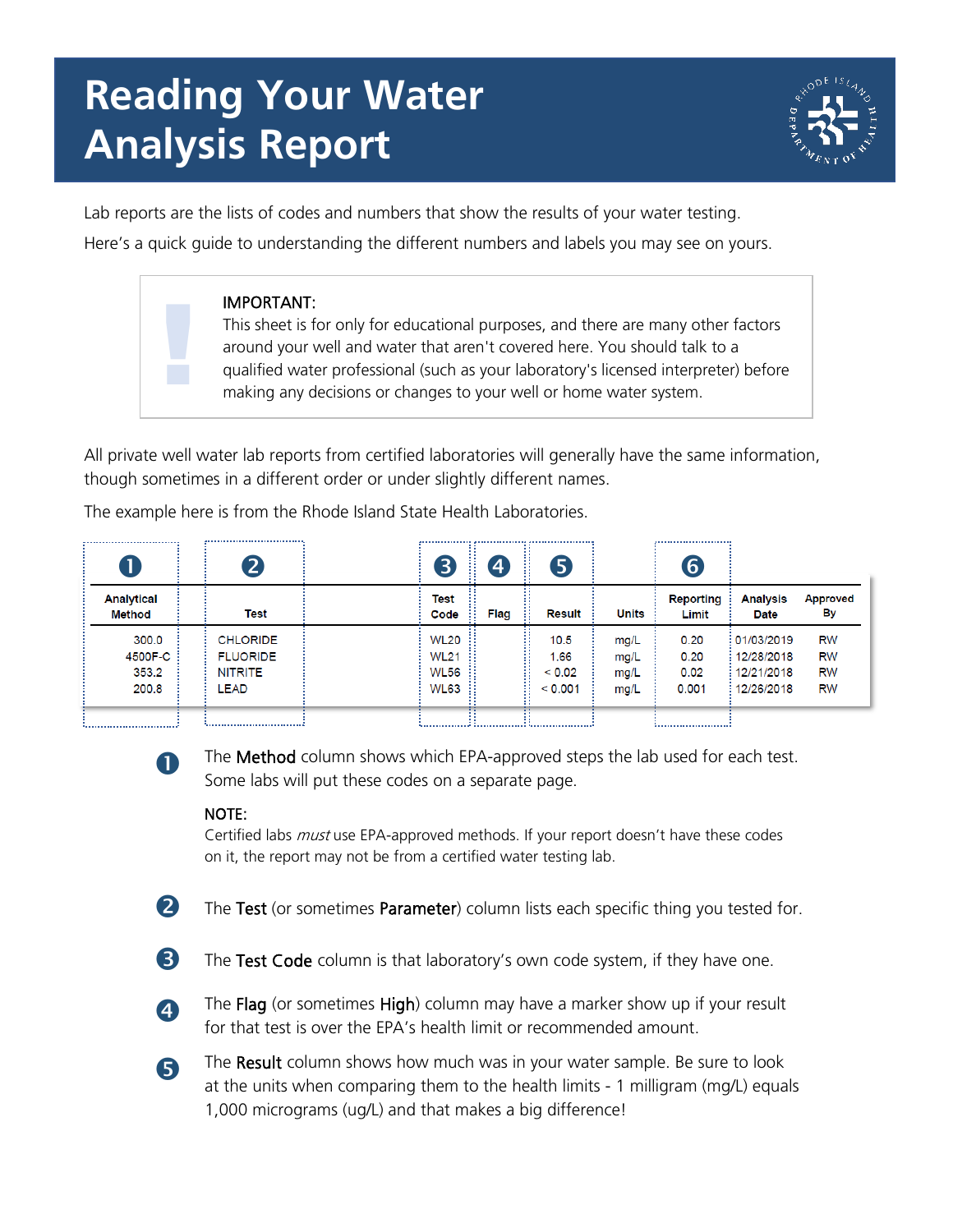Sometimes you might see the letters 'ND' for 'Not Detected' or a number with a 'less than' sign in front (like in the example). This means that the amount was too small to be seen by the equipment, or possibly not there at all.

Some tests, like Total Coliform Bacteria and E.coli, will only show up as Present/Positive or Absent/Negative. Others might have special unit labels on them, like pH. If you don't know what they are, the laboratory can explain them to you.



The Reporting Limit column tells you the smallest amount of something that the lab equipment can see. This is *not* your result or the health limit.

## **Other pages in the report**

There are often other pieces of paper that come with your results. Some examples you might see:

- The Chain of Custody form shows exactly who handled your sample and when. This makes sure that there were no handling mistakes and all holding time limits were followed.
- If a licensed sampler from the lab came to take your water, they may also include the sample collection sheet for your records.
- Some labs will have a separate page that explains what their labels and symbols mean. This is good to read, since all labs' reports will look at least a little different.
- If you tested for Volatile Organic Compounds (VOCs), you may also get a page that has a few chemicals labeled 'surrogates' on it. These aren't results from your water sample. They just look and act like the real VOCs, so the labs use them for comparison during analysis.

## **What it all means**

One way to read your report is by comparing your numbers to the health limits and recommended levels (which are set by the EPA and State, provided on the next few pages). Every well and system is unique, however, so what's 'normal' for your water might not always fit the ranges for some tests.

There are many tests that look for *clues* instead - things like pH, hardness, or chloride. There are no health limits for these, but they can help you do things like find the source of a problem or choose the right treatment system.

Also, certified laboratories will have someone on staff called an Interpreter whose job it is to talk to you about your results. If you have questions, call your lab and ask to speak to them.

## **Next steps**

If you have talked to the lab's Interpreter about your results and are thinking about treatment, the Center for Drinking Water Quality can provide resources and talk with you about options.

401-222-6867 | [DOH.RIDWQ@health.ri.gov](mailto:DOH.RIDWQ@health.ri.gov) | [health.ri.gov/water/for/privatewellowners/](https://health.ri.gov/water/for/privatewellowners/)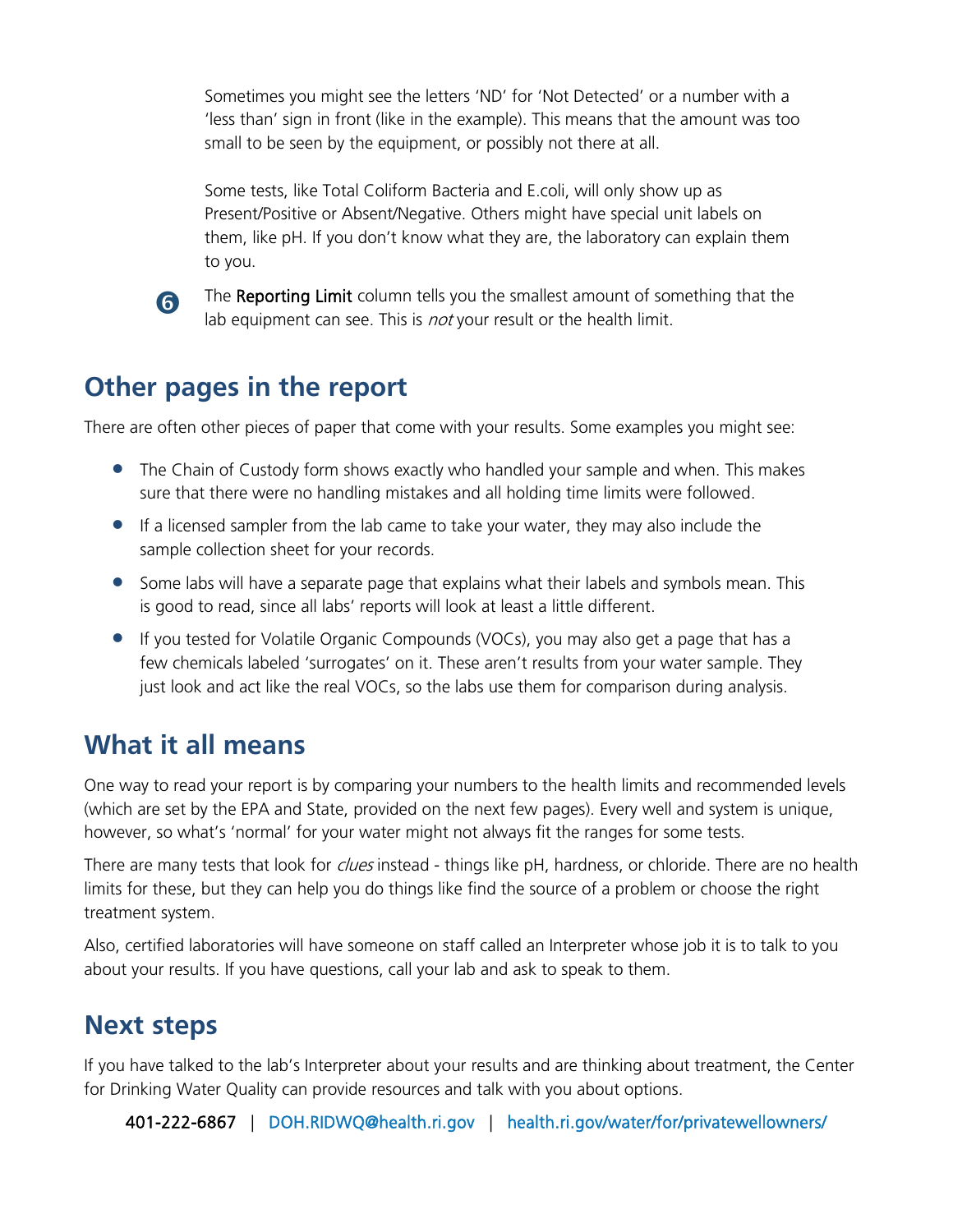# **Primary Standards**

There are two sets of water quality standards. Primary Standards are for things associated with health risks, and Maximum Contaminant Levels (MCLs) are the amount where there may be health effects. RIDOH recommends looking into treatment when your results are more than half of that amount.

#### **MICROBIOLOGICAL**

| Total Coliform Bacteria          | $'ABSENT'$ or $\Omega$ |
|----------------------------------|------------------------|
| Fecal Coliform Bacteria (E.coli) | $'ABSENT'$ or $\Omega$ |

| Antimony  | 0.006 |
|-----------|-------|
| Arsenic   | 0.01  |
| Ashestos  | 7 MFI |
| Barium    | 20    |
| Beryllium | 0.004 |

| Antimony  | 0.006 | Cadmium          | 0.005 | Mercury  | 0.002 |
|-----------|-------|------------------|-------|----------|-------|
| Arsenic   | 0.01  | Chromium (Total) | 0.1   | Nitrate  | 10    |
| Asbestos  | 7 MFL | Cyanide          | 0.2   | Nitrite  |       |
| Barium    | 2.0   | Fluoride         | 4.0   | Selenium | 0.05  |
| Beryllium | 0.004 | Lead             | 0.015 | Thallium | 0.002 |

## **INORGANIC CHEMICALS, mg/L**

| Nitrate  | 10    |
|----------|-------|
| Nitrite  |       |
| Selenium | 0.05  |
| Thallium | 0.002 |
|          |       |

### **ORGANIC CHEMICALS, mg/L**

| Alachlor                        | 0.002  | 1,2-Dichlorobenzene             | 0.6   | Dioxin (2,3,7,8-<br>TCDD)      | 3 PPQ*  |
|---------------------------------|--------|---------------------------------|-------|--------------------------------|---------|
| Atrazine                        | 0.003  | 1,4-Dichlorobenzene             | 0.075 | Diquat                         | 0.02    |
| Benzene                         | 0.005  | 1,2-Dichloroethane              | 0.005 | Endothall                      | 0.1     |
| Benzo(a)pyrene                  | 0.0002 | 1,1-Dichloroethene              | 0.007 | Endrin                         | 0.002   |
| Carbofuran                      | 0.04   | $cis-1,2-$<br>Dichloroethene    | 0.07  | Ethylbenzene                   | 0.7     |
| Carbon Tetrachloride            | 0.005  | trans- $1,2-$<br>Dichloroethene | 0.1   | Ethylene Dibromide<br>(EDB)    | 0.00005 |
| Chlordane                       | 0.002  | 1,2-Dichloropropane             | 0.005 | Glyphosate                     | 0.7     |
| Chlorobenzene                   | 0.1    | Di(2-ethylhexyl)<br>adipate     | 0.4   | Heptachlor                     | 0.004   |
| $2,4-D$                         | 0.07   | Di(2-ethylhexyl)<br>phthalate   | 0.006 | Heptachlor Epoxide             | 0.002   |
| Dalapon                         | 0.2    | Dichloromethane                 | 0.005 | Hexachlorobenzene              | 0.001   |
| 1,2-Dibromo-3-<br>chloropropane | 0.0002 | Dinoseb                         | 0.007 | Hexachlorocyclo-<br>pentadiene | 0.05    |

TABLE CONTINUED ON NEXT PAGE ▼

\* 1 PPQ (part per quadrillion) equals 0.000000001 mg/L.